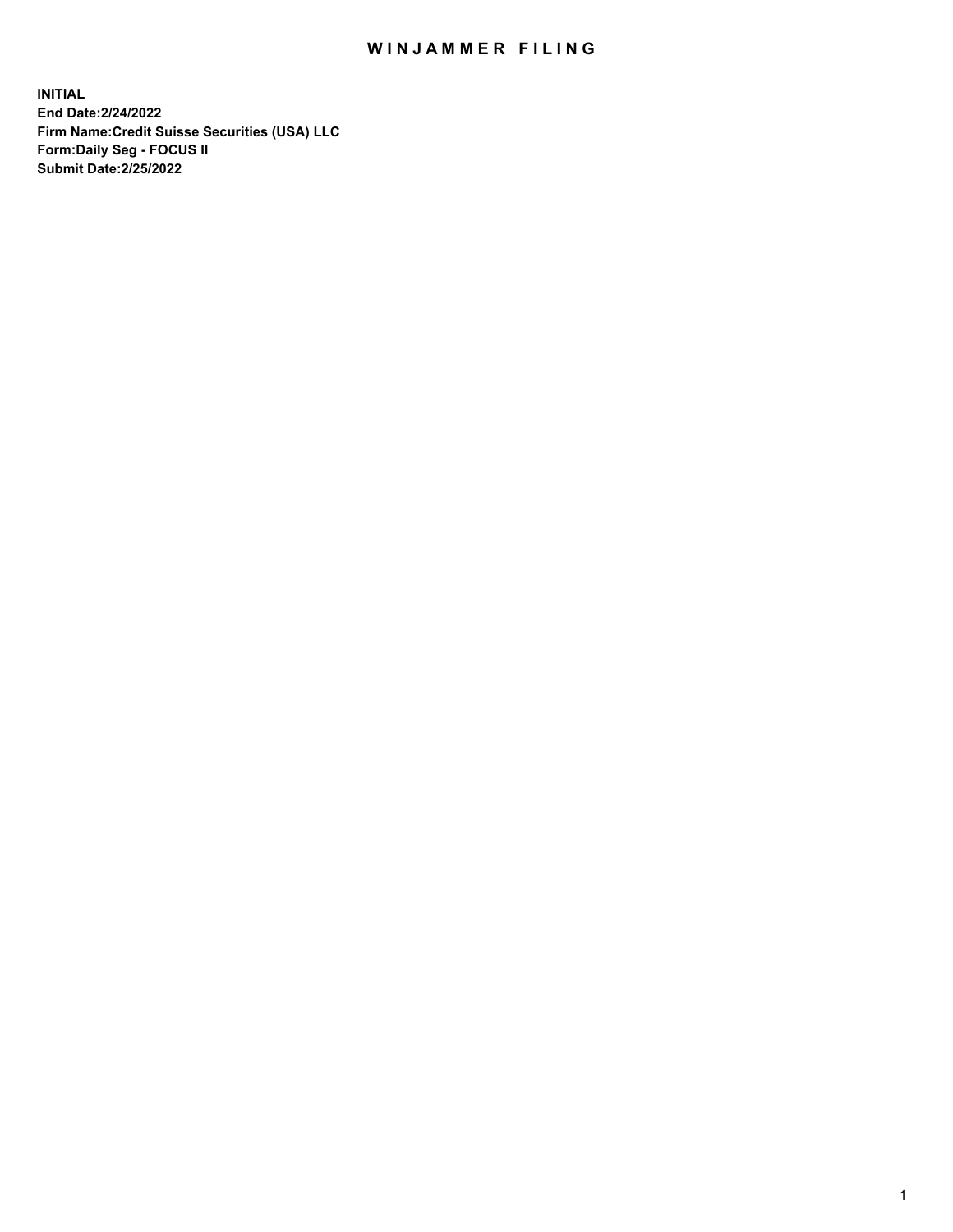**INITIAL** 

## **End Date:2/24/2022 Firm Name:Credit Suisse Securities (USA) LLC Form:Daily Seg - FOCUS II Submit Date:2/25/2022**

## **Daily Segregation - Cover Page**

| Name of Company                                                                                                  | <b>Credit Suisse Securities (USA)</b><br><b>LLC</b> |
|------------------------------------------------------------------------------------------------------------------|-----------------------------------------------------|
| <b>Contact Name</b><br><b>Contact Phone Number</b>                                                               | <b>Alexander Baptiste</b>                           |
| <b>Contact Email Address</b>                                                                                     | 919-994-6223<br>alexander.baptiste@credit-suiss     |
|                                                                                                                  | e.com                                               |
| FCM's Customer Segregated Funds Residual Interest Target (choose one):                                           |                                                     |
| a. Minimum dollar amount: ; or                                                                                   |                                                     |
| b. Minimum percentage of customer segregated funds required:% ; or                                               | $\frac{\frac{0}{5}}{\frac{0}{0}}$                   |
| c. Dollar amount range between: and; or                                                                          |                                                     |
| d. Percentage range of customer segregated funds required between:% and%.                                        | 0 <sub>0</sub>                                      |
| FCM's Customer Secured Amount Funds Residual Interest Target (choose one):                                       |                                                     |
| a. Minimum dollar amount: ; or                                                                                   |                                                     |
| b. Minimum percentage of customer secured funds required:%; or                                                   | $\frac{\frac{0}{5}}{\frac{0}{0}}$                   |
| c. Dollar amount range between: and; or                                                                          |                                                     |
| d. Percentage range of customer secured funds required between:% and%.                                           | 0 <sub>0</sub>                                      |
| FCM's Cleared Swaps Customer Collateral Residual Interest Target (choose one):<br>a. Minimum dollar amount: ; or |                                                     |
| b. Minimum percentage of cleared swaps customer collateral required:%; or                                        | $\frac{0}{5}$                                       |
| c. Dollar amount range between: and; or                                                                          | 0 <sub>0</sub>                                      |
| d. Percentage range of cleared swaps customer collateral required between:% and%.                                | 0 <sub>0</sub>                                      |

Attach supporting documents CH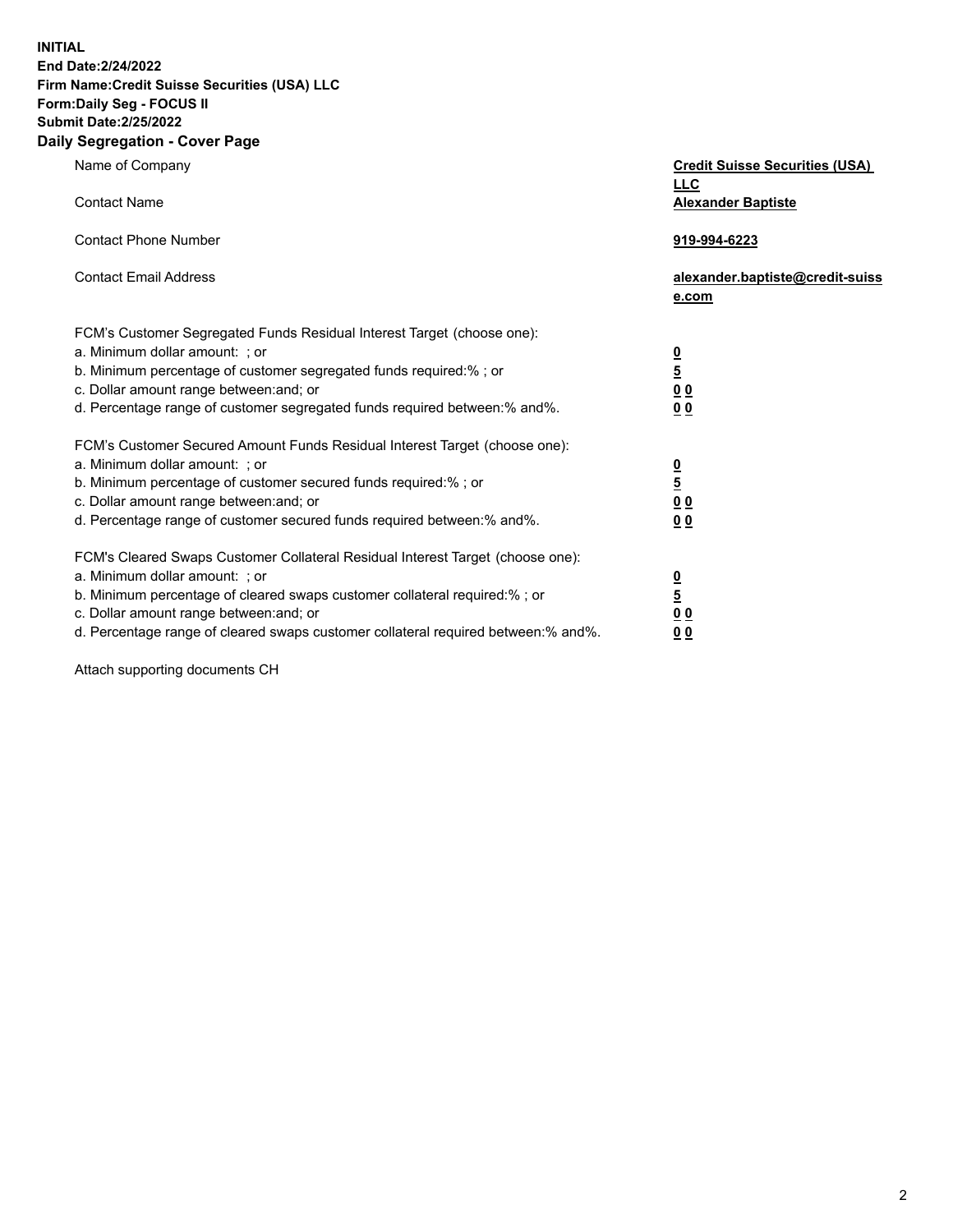**INITIAL End Date:2/24/2022 Firm Name:Credit Suisse Securities (USA) LLC Form:Daily Seg - FOCUS II Submit Date:2/25/2022** 

## **Daily Segregation - Secured Amounts**

|          | Foreign Futures and Foreign Options Secured Amounts                                                                       |                                    |
|----------|---------------------------------------------------------------------------------------------------------------------------|------------------------------------|
|          | Amount required to be set aside pursuant to law, rule or regulation of a foreign                                          | $0$ [7305]                         |
|          | government or a rule of a self-regulatory organization authorized thereunder                                              |                                    |
| 1.       | Net ledger balance - Foreign Futures and Foreign Option Trading - All Customers                                           |                                    |
|          | A. Cash                                                                                                                   | 3,411,907,743 [7315]               |
|          | B. Securities (at market)                                                                                                 | 176,671,478 [7317]                 |
| 2.       | Net unrealized profit (loss) in open futures contracts traded on a foreign board of trade                                 | $-1,435,002,190$ [7325]            |
| 3.       | Exchange traded options                                                                                                   |                                    |
|          | a. Market value of open option contracts purchased on a foreign board of trade                                            | 7,870,790 [7335]                   |
|          | b. Market value of open contracts granted (sold) on a foreign board of trade                                              | -919,143 [7337]                    |
| 4.<br>5. | Net equity (deficit) (add lines 1. 2. and 3.)                                                                             | 2,160,528,678 [7345]               |
|          | Account liquidating to a deficit and account with a debit balances - gross amount                                         | 39,021,358 [7351]                  |
| 6.       | Less: amount offset by customer owned securities                                                                          | -36,910,502 [7352]2,110,856 [7354] |
|          | Amount required to be set aside as the secured amount - Net Liquidating Equity                                            | 2,162,639,534 [7355]               |
| 7.       | Method (add lines 4 and 5)<br>Greater of amount required to be set aside pursuant to foreign jurisdiction (above) or line |                                    |
|          | 6.                                                                                                                        | 2,162,639,534 [7360]               |
|          | FUNDS DEPOSITED IN SEPARATE REGULATION 30.7 ACCOUNTS                                                                      |                                    |
| 1.       | Cash in banks                                                                                                             |                                    |
|          | A. Banks located in the United States                                                                                     | 131,103,002 [7500]                 |
|          | B. Other banks qualified under Regulation 30.7                                                                            | 676,687,257 [7520]807,790,259      |
|          |                                                                                                                           | [7530]                             |
| 2.       | Securities                                                                                                                |                                    |
|          | A. In safekeeping with banks located in the United States                                                                 | 176,671,478 [7540]                 |
|          | B. In safekeeping with other banks qualified under Regulation 30.7                                                        | 0 [7560] 176,671,478 [7570]        |
| 3.       | Equities with registered futures commission merchants                                                                     |                                    |
|          | A. Cash                                                                                                                   | $0$ [7580]                         |
|          | <b>B.</b> Securities                                                                                                      | $0$ [7590]                         |
|          | C. Unrealized gain (loss) on open futures contracts                                                                       | $0$ [7600]                         |
|          | D. Value of long option contracts                                                                                         | $0$ [7610]                         |
|          | E. Value of short option contracts                                                                                        | 0 [7615]0 [7620]                   |
| 4.       | Amounts held by clearing organizations of foreign boards of trade                                                         |                                    |
|          | A. Cash                                                                                                                   | $0$ [7640]                         |
|          | <b>B.</b> Securities                                                                                                      | $0$ [7650]                         |
|          | C. Amount due to (from) clearing organization - daily variation                                                           | $0$ [7660]                         |
|          | D. Value of long option contracts                                                                                         | $0$ [7670]                         |
|          | E. Value of short option contracts                                                                                        | 0 [7675]0 [7680]                   |
| 5.       | Amounts held by members of foreign boards of trade                                                                        |                                    |
|          | A. Cash                                                                                                                   | 3,640,584,610 [7700]               |
|          | <b>B.</b> Securities                                                                                                      | $0$ [7710]                         |
|          | C. Unrealized gain (loss) on open futures contracts                                                                       | -1,520,838,807 [7720]              |
|          | D. Value of long option contracts                                                                                         | 7,870,790 [7730]                   |
|          | E. Value of short option contracts                                                                                        | -919,143 [7735]2,126,697,450       |
|          |                                                                                                                           | [7740]                             |
| 6.       | Amounts with other depositories designated by a foreign board of trade                                                    | $0$ [7760]                         |
| 7.       | Segregated funds on hand                                                                                                  | $0$ [7765]                         |
| 8.       | Total funds in separate section 30.7 accounts                                                                             | 3,111,159,187 [7770]               |
| 9.       | Excess (deficiency) Set Aside for Secured Amount (subtract line 7 Secured Statement<br>Page 1 from Line 8)                | 948,519,653 [7380]                 |
| 10.      | Management Target Amount for Excess funds in separate section 30.7 accounts                                               | 108,131,977 [7780]                 |
| 11.      | Excess (deficiency) funds in separate 30.7 accounts over (under) Management Target                                        | 840,387,676 [7785]                 |
|          |                                                                                                                           |                                    |

3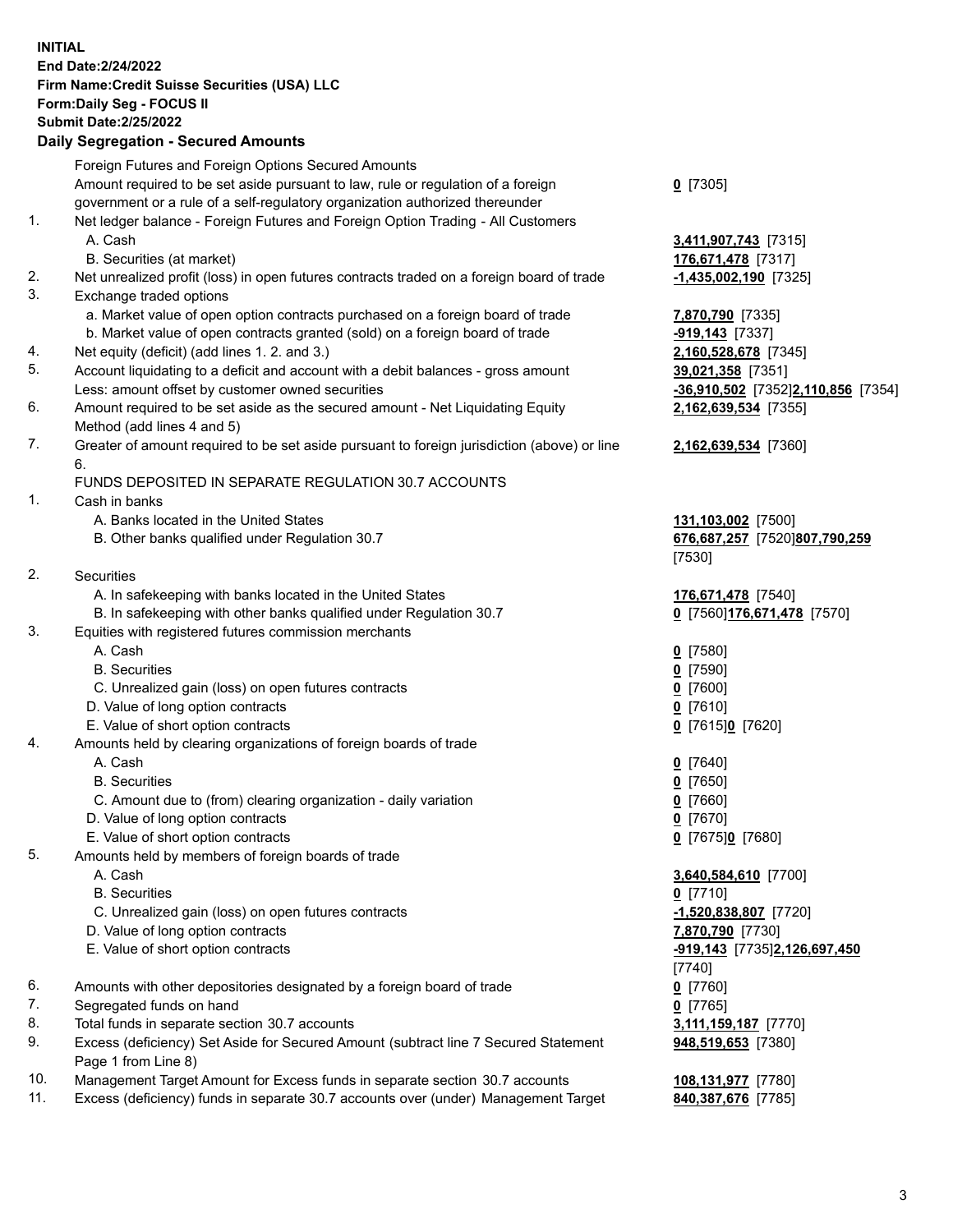| <b>INITIAL</b> | End Date: 2/24/2022<br>Firm Name: Credit Suisse Securities (USA) LLC<br>Form: Daily Seg - FOCUS II<br><b>Submit Date:2/25/2022</b><br>Daily Segregation - Segregation Statement |                                     |
|----------------|---------------------------------------------------------------------------------------------------------------------------------------------------------------------------------|-------------------------------------|
|                | SEGREGATION REQUIREMENTS(Section 4d(2) of the CEAct)                                                                                                                            |                                     |
| 1.             | Net ledger balance                                                                                                                                                              |                                     |
|                | A. Cash                                                                                                                                                                         | 1,077,017,746 [7010]                |
|                | B. Securities (at market)                                                                                                                                                       | 645,391,603 [7020]                  |
| 2.             | Net unrealized profit (loss) in open futures contracts traded on a contract market                                                                                              | 133,432,644 [7030]                  |
| 3.             | Exchange traded options                                                                                                                                                         |                                     |
|                | A. Add market value of open option contracts purchased on a contract market                                                                                                     | 102,398,159 [7032]                  |
|                | B. Deduct market value of open option contracts granted (sold) on a contract market                                                                                             | -82,358,578 [7033]                  |
| 4.             | Net equity (deficit) (add lines 1, 2 and 3)                                                                                                                                     | 1,875,881,574 [7040]                |
| 5.             | Accounts liquidating to a deficit and accounts with                                                                                                                             |                                     |
|                | debit balances - gross amount                                                                                                                                                   | 23,048,945 [7045]                   |
|                | Less: amount offset by customer securities                                                                                                                                      | -17,411,764 [7047] 5,637,181 [7050] |
| 6.             | Amount required to be segregated (add lines 4 and 5)                                                                                                                            | 1,881,518,755 [7060]                |
|                | FUNDS IN SEGREGATED ACCOUNTS                                                                                                                                                    |                                     |
| 7.             | Deposited in segregated funds bank accounts                                                                                                                                     |                                     |
|                | A. Cash                                                                                                                                                                         | 433,629,554 [7070]                  |
|                | B. Securities representing investments of customers' funds (at market)                                                                                                          | $0$ [7080]                          |
|                | C. Securities held for particular customers or option customers in lieu of cash (at                                                                                             | 493,765,621 [7090]                  |
|                | market)                                                                                                                                                                         |                                     |
| 8.             | Margins on deposit with derivatives clearing organizations of contract markets                                                                                                  |                                     |
|                | A. Cash                                                                                                                                                                         | 1,038,165,522 [7100]                |
|                | B. Securities representing investments of customers' funds (at market)                                                                                                          | $0$ [7110]                          |
|                | C. Securities held for particular customers or option customers in lieu of cash (at                                                                                             | 151,625,982 [7120]                  |
|                | market)                                                                                                                                                                         |                                     |
| 9.             | Net settlement from (to) derivatives clearing organizations of contract markets                                                                                                 | <u>-78,592,561</u> [7130]           |
| 10.            | Exchange traded options                                                                                                                                                         |                                     |
|                | A. Value of open long option contracts                                                                                                                                          | 102,398,159 [7132]                  |
|                | B. Value of open short option contracts                                                                                                                                         | -82,358,578 [7133]                  |
| 11.            | Net equities with other FCMs                                                                                                                                                    |                                     |
|                | A. Net liquidating equity                                                                                                                                                       | 157,391 [7140]                      |
|                | B. Securities representing investments of customers' funds (at market)                                                                                                          | 0 [7160]                            |
|                | C. Securities held for particular customers or option customers in lieu of cash (at                                                                                             | $0$ [7170]                          |
|                | market)                                                                                                                                                                         |                                     |
| 12.            | Segregated funds on hand                                                                                                                                                        | $0$ [7150]                          |
| 13.            | Total amount in segregation (add lines 7 through 12)                                                                                                                            | 2,058,791,090 [7180]                |
| 14.            | Excess (deficiency) funds in segregation (subtract line 6 from line 13)                                                                                                         | 177,272,335 [7190]                  |
| 15.            | Management Target Amount for Excess funds in segregation                                                                                                                        | 94,075,938 [7194]                   |
| 16.            | Excess (deficiency) funds in segregation over (under) Management Target Amount                                                                                                  | 83,196,397 [7198]                   |
|                | Excess                                                                                                                                                                          |                                     |